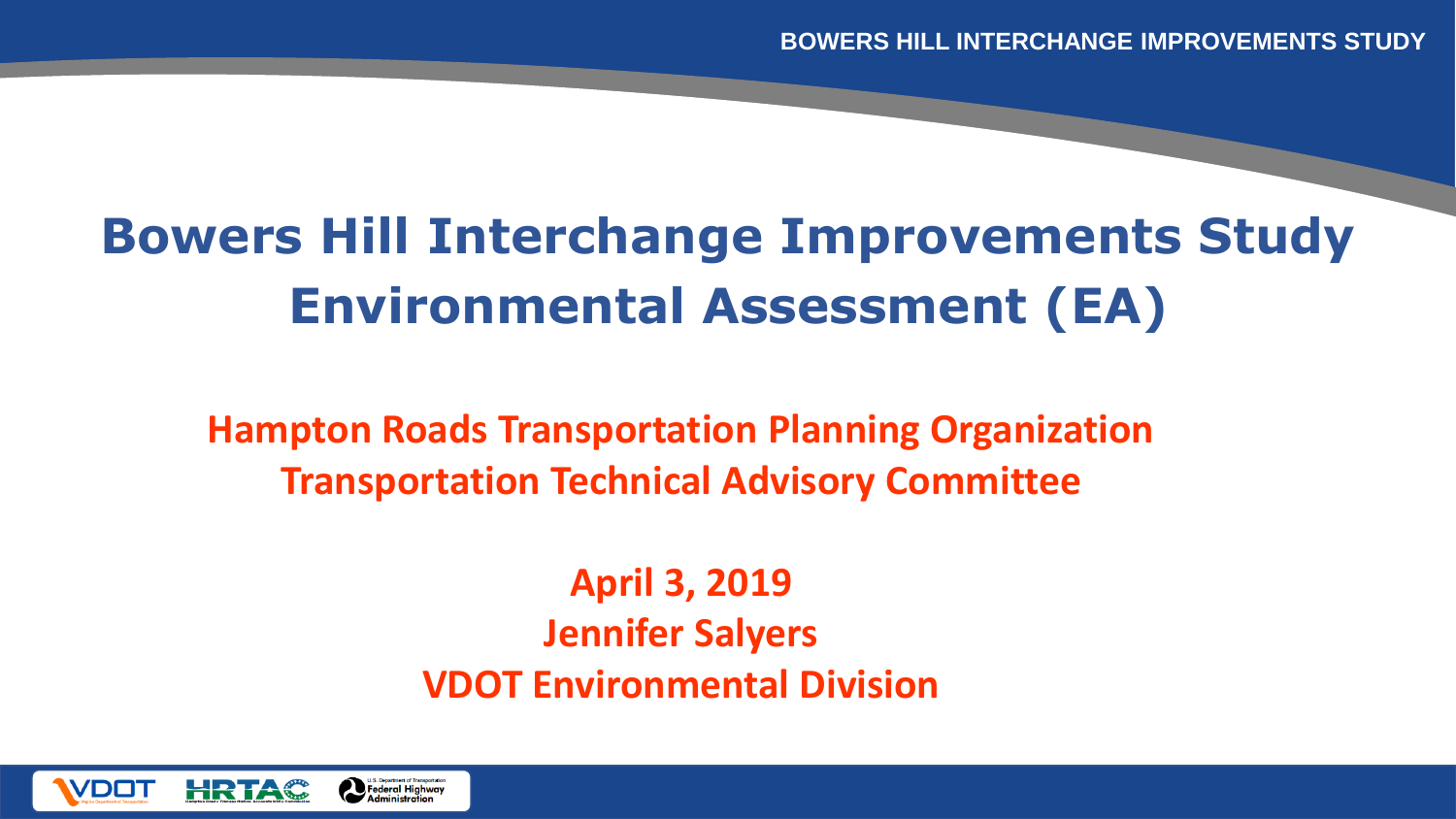# **Purpose of Today's Briefing**

- Provide an update on the Study development status
- Review Study Purpose and Need and alternatives retained for analysis
- Discuss the Least Environmentally Damaging Practicable Alternative (LEDPA)

- Provide resource impact comparison and cost information
- Discuss next steps

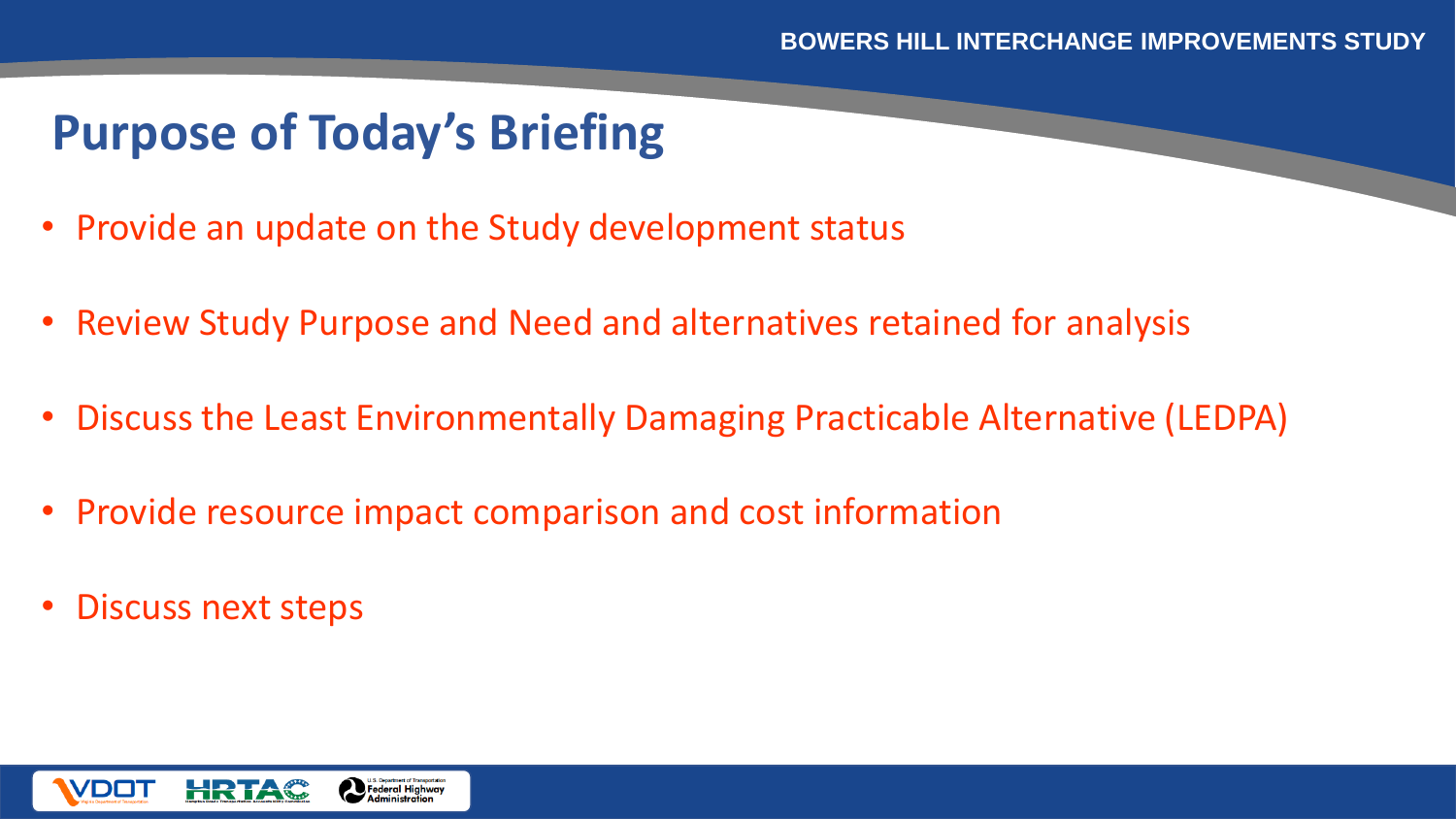## **Agency Coordination – To Date**

• Study Initiation/Scoping Activities - March 2018

#### **Agency Meetings**

HRTAC

**VDOT** 

- Environmental Analysis Methodologies April & May 2018
- Purpose and Need June & July 2018

Federal Highway

• Range of Alternatives – August, September, & October 2018

Ongoing communication with federal, state, and local agencies, officials, and community groups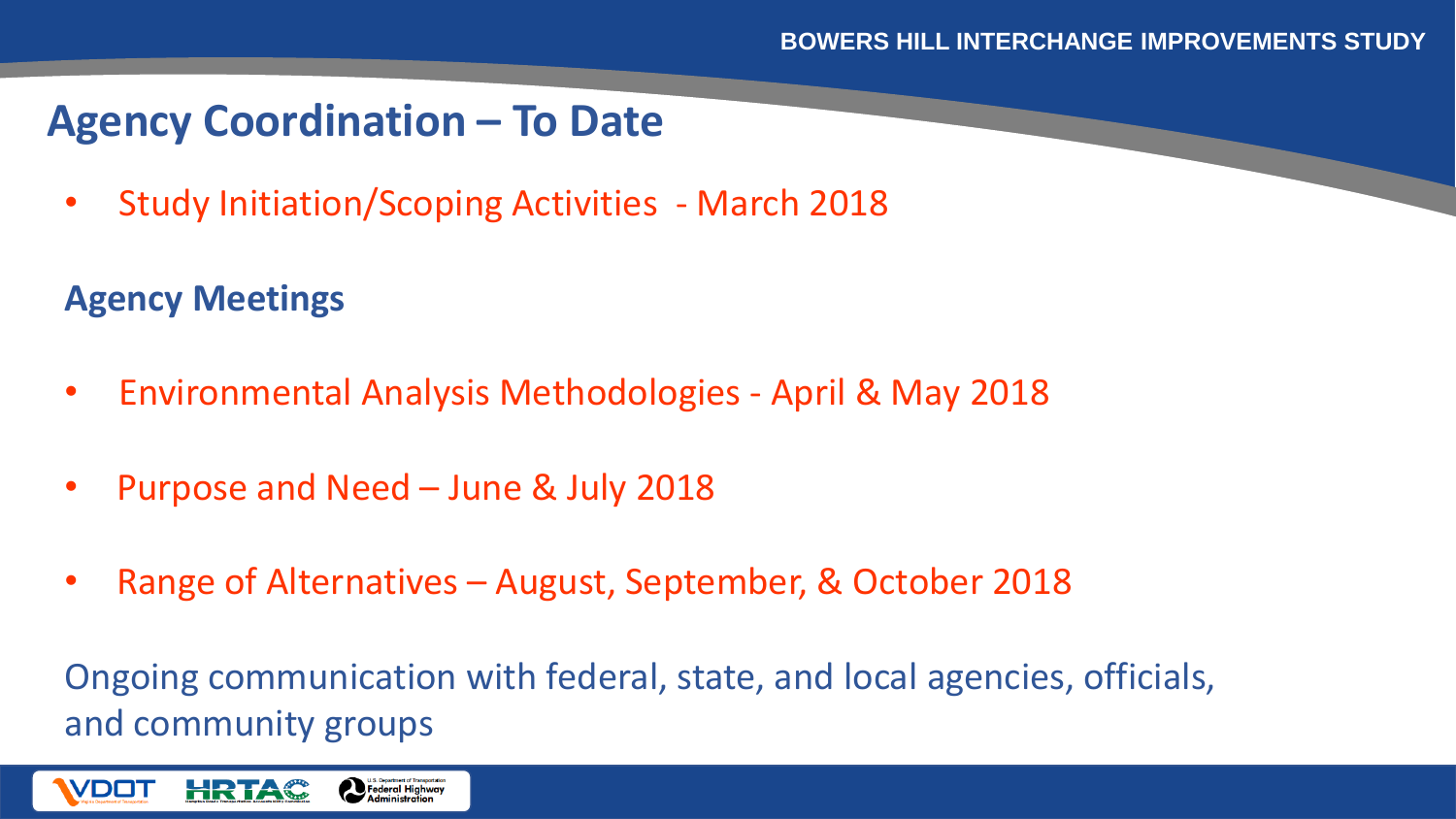## **Public Participation and Outreach**

#### **Citizen Information Meetings/Comment Periods**

- Virtual Scoping Meeting in April May (30 day comment period)
- CIM held in August 2018
- Comment forms/court reporters available at CIMs
- Surveys/comment periods during/after Virtual Scoping Meeting and CIM

Vdot r

#### **Property Access and Community Meetings**

- Property access letters March, October, and December 2018
- Colonial Point Civic League October 2018; February and April 2019
- Responding to related requests for additional information

#### **Web Site**

- Virtual Presentations
- Social Media advertisements
- Updates and opportunity to submit comments and sign up for email updates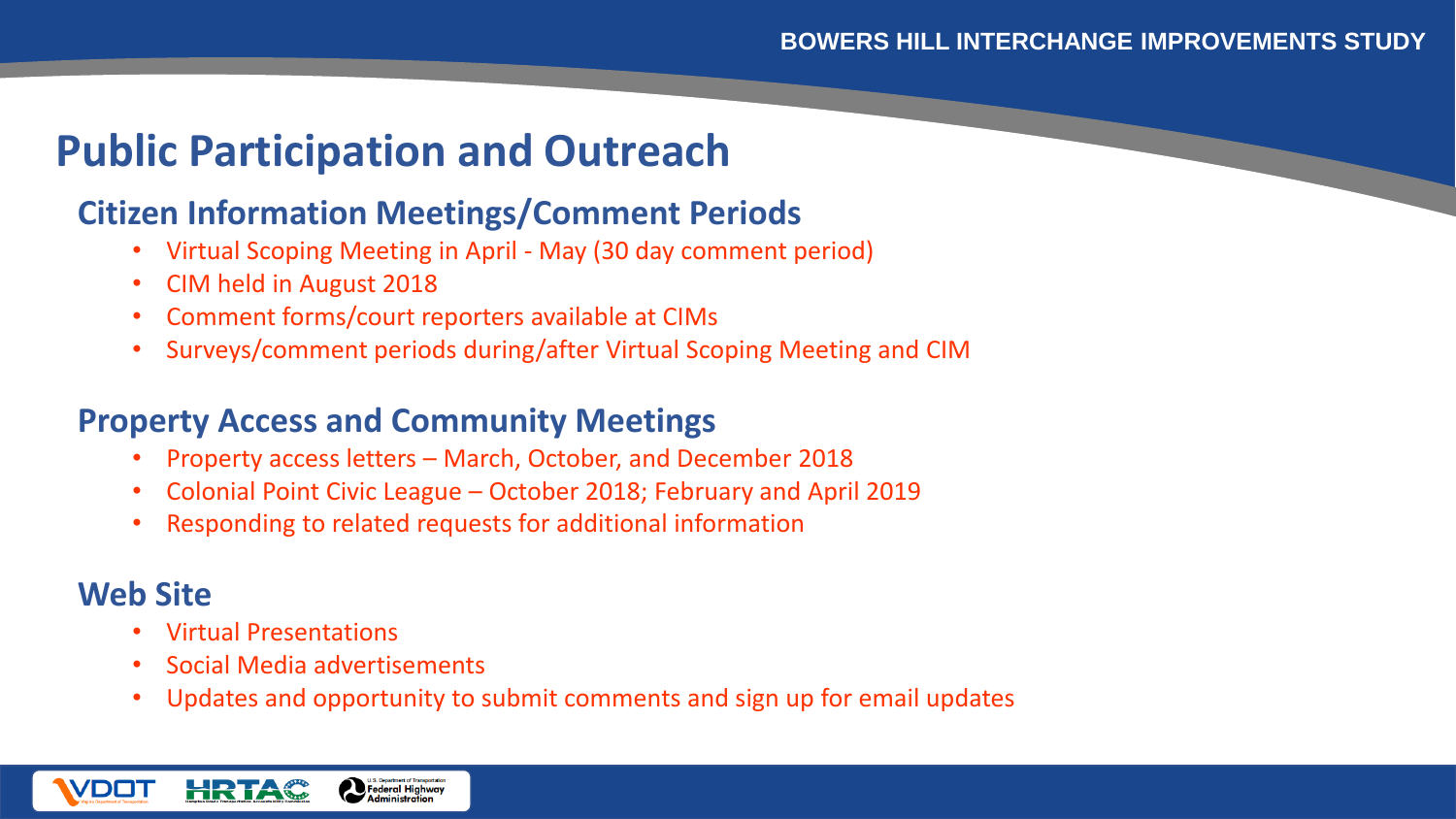#### **Study Purpose and Need**

"*The purpose of the Bowers Hill Interchange Improvements Study is to address current operational deficiencies, such as inefficient access configurations, while improving safety within weaving and transition areas, at the junction of Interstate 664, Interstate 264, Interstate 64, U.S. Route 460, U.S. Route 58, U.S. Route 13, and VA Route 191. This study will also address current and future travel demand within the interchange."*

Vdot r

**U.S. Army Corps of Engineers (USACE), and the Environmental Protection Agency (EPA), concurred on the Purpose and Need on July 11, 2018.**

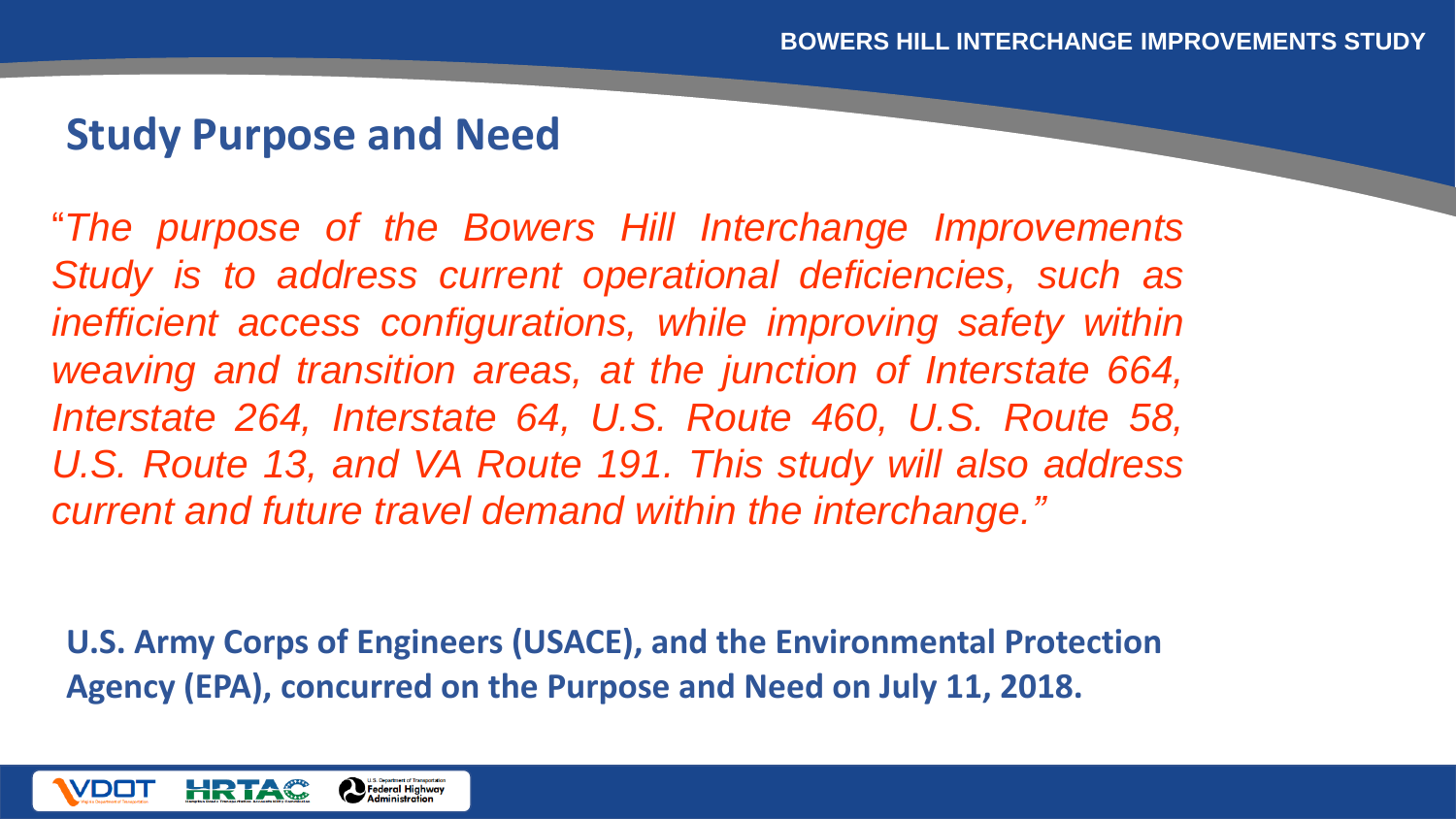## **Alternatives Retained for Analysis**

- No-Build Alternative
- Alternative 1: Eastbound and Westbound U.S. 58 Braided Ramps
- Alternative 2: Full Interchange Reconstruction

**U.S. Army Corps of Engineers (USACE), and the Environmental Protection Agency (EPA), concurred on the alternatives retained for analysis on October 10, 2018.**

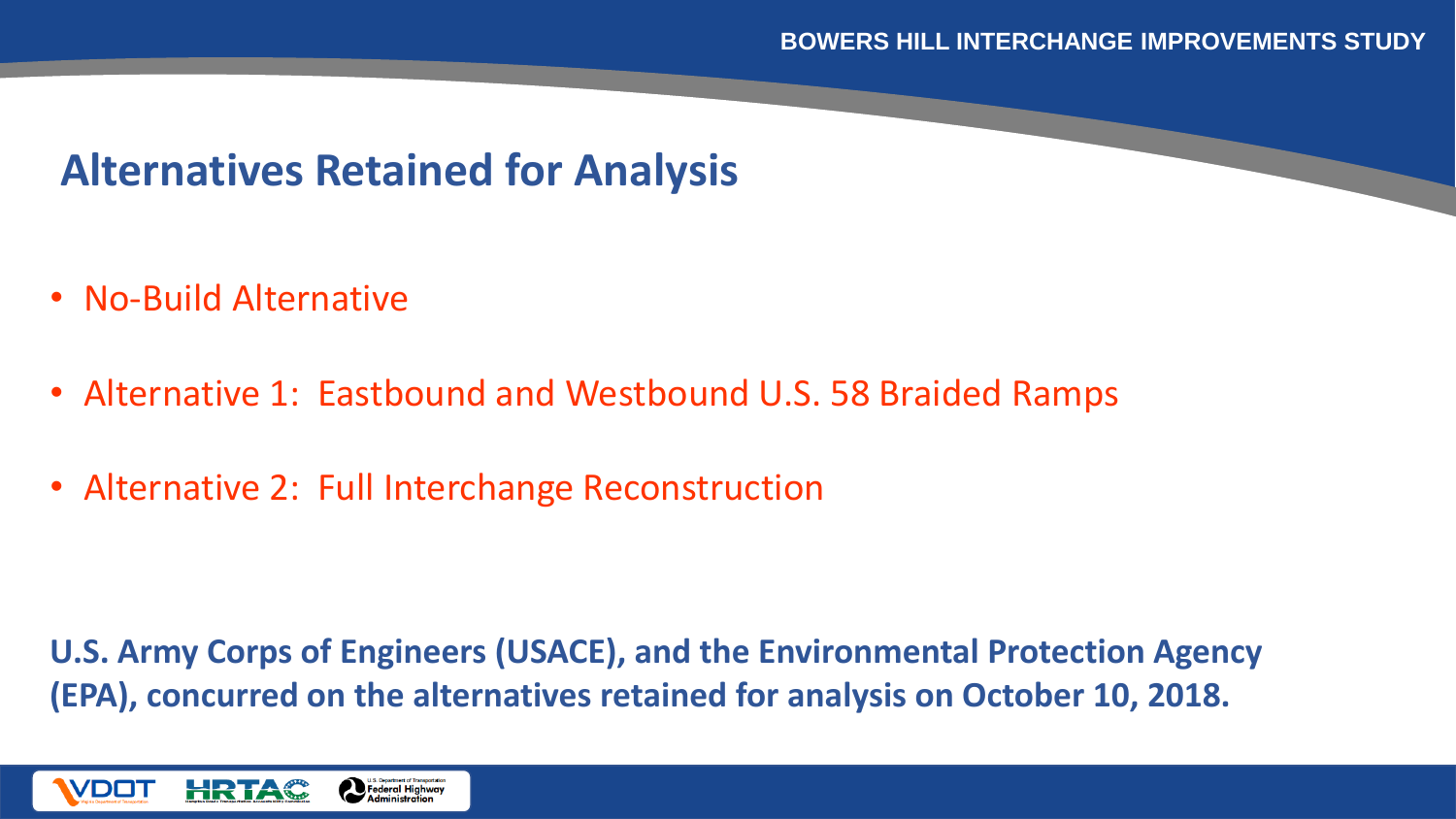# **Least Environmentally Damaging Practicable Alternative (LEDPA)**

As required by the 404(b)(1) guidelines, USACE can only authorize the **Least Environmentally Damaging Practicable Alternative** (LEDPA) through its permit process. To be the LEDPA, an alternative must result in the least impact to aquatic resources while being practicable, which means it is available and capable of being done after taking into consideration cost, existing technology, and logistics in light of overall project purposes. USACE makes these considerations in light of project purpose and it also should be noted that any consideration of the LEDPA prior to making a permit decision is only a preliminary assessment.

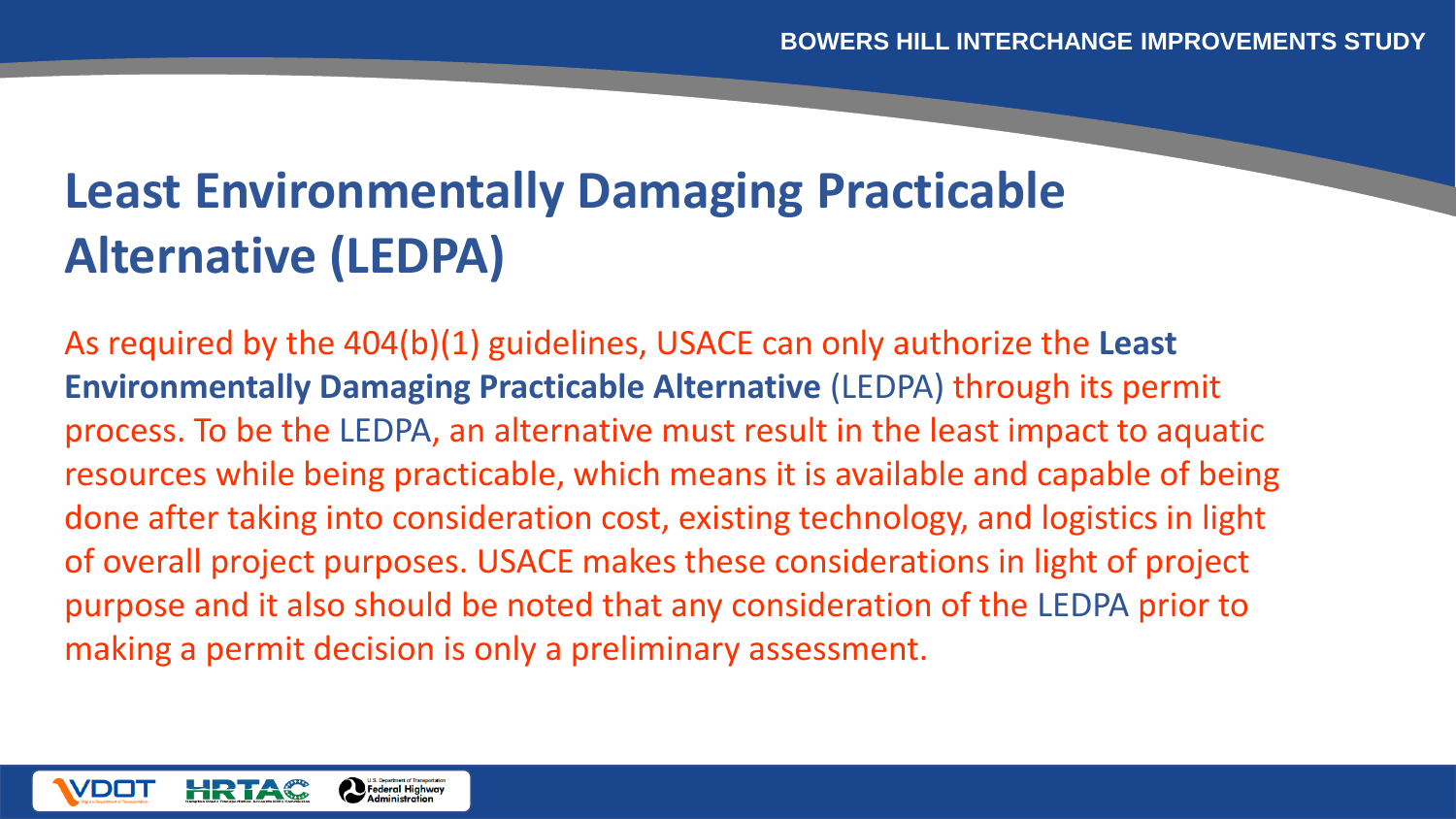### **Resource and Cost Comparison**

U.S. Department of Transportation

VDOT

HRTAC

| Resource                                 | <b>Alternative 1: EB</b><br>& WB Braided<br>Ramps | <b>Alternative 2: Full</b><br>Interchange<br><b>Reconstruction</b> |
|------------------------------------------|---------------------------------------------------|--------------------------------------------------------------------|
| <b>Right-of-Way (acres)</b>              | 9.1                                               | 17.9                                                               |
| <b>Impacted Parcels</b>                  | 38                                                | 35                                                                 |
| <b>Potential Residential Relocations</b> | 11                                                | $\mathbf{z}$                                                       |
| <b>Potential Commercial Relocations</b>  | 3                                                 | О                                                                  |
| Wetlands (acres)                         | 8.0                                               | 31.7                                                               |
| <b>Streams (linear feet)</b>             | 4,101                                             | 2,795                                                              |
| <b>Cost per Phase in Millions</b>        |                                                   |                                                                    |
| <b>Project Development Phase</b>         | <b>Alternative 1: EB</b><br>& WB Braided<br>Ramps | <b>Alternative 2: Full</b><br>Interchange<br><b>Reconstruction</b> |
| <b>Preliminary Engineering</b>           | \$25.0                                            | \$36.3                                                             |
| <b>Right of Way and Utilities</b>        | \$25.4                                            | \$17.8                                                             |
| Construction                             | \$399.6                                           | \$579.0                                                            |
| Total                                    | \$450.0                                           | \$633.1                                                            |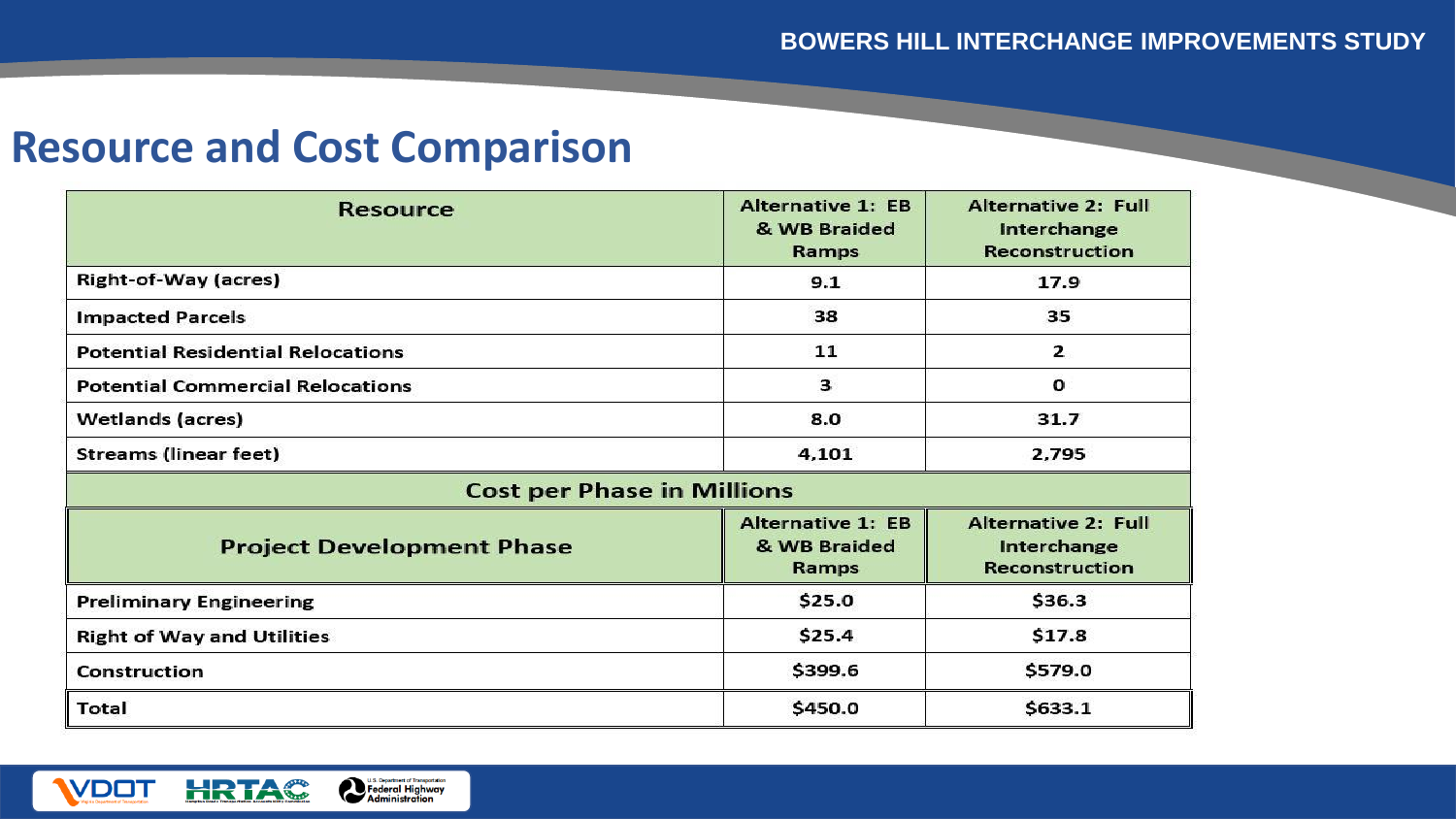### **Next Steps**

**VDOT** 

HRTAC

Federal Highway

EA available for public review and comment from April 8<sup>th</sup> through May 19<sup>th</sup> (material located at www.BowersHillInterchange.com)

- HRTPO Briefing on April 18<sup>th</sup>
- Location Public Hearing on May 9<sup>th</sup> (Jolliff Middle School from 5 pm to 7 pm)
- Request agency concurrence on the Preferred Alternative on June 12<sup>th</sup>
- Recommend the Preferred Alternative to the Commonwealth Transportation Board (CTB) on June 18<sup>th</sup> (CTB will identify/select the Preferred Alternative)